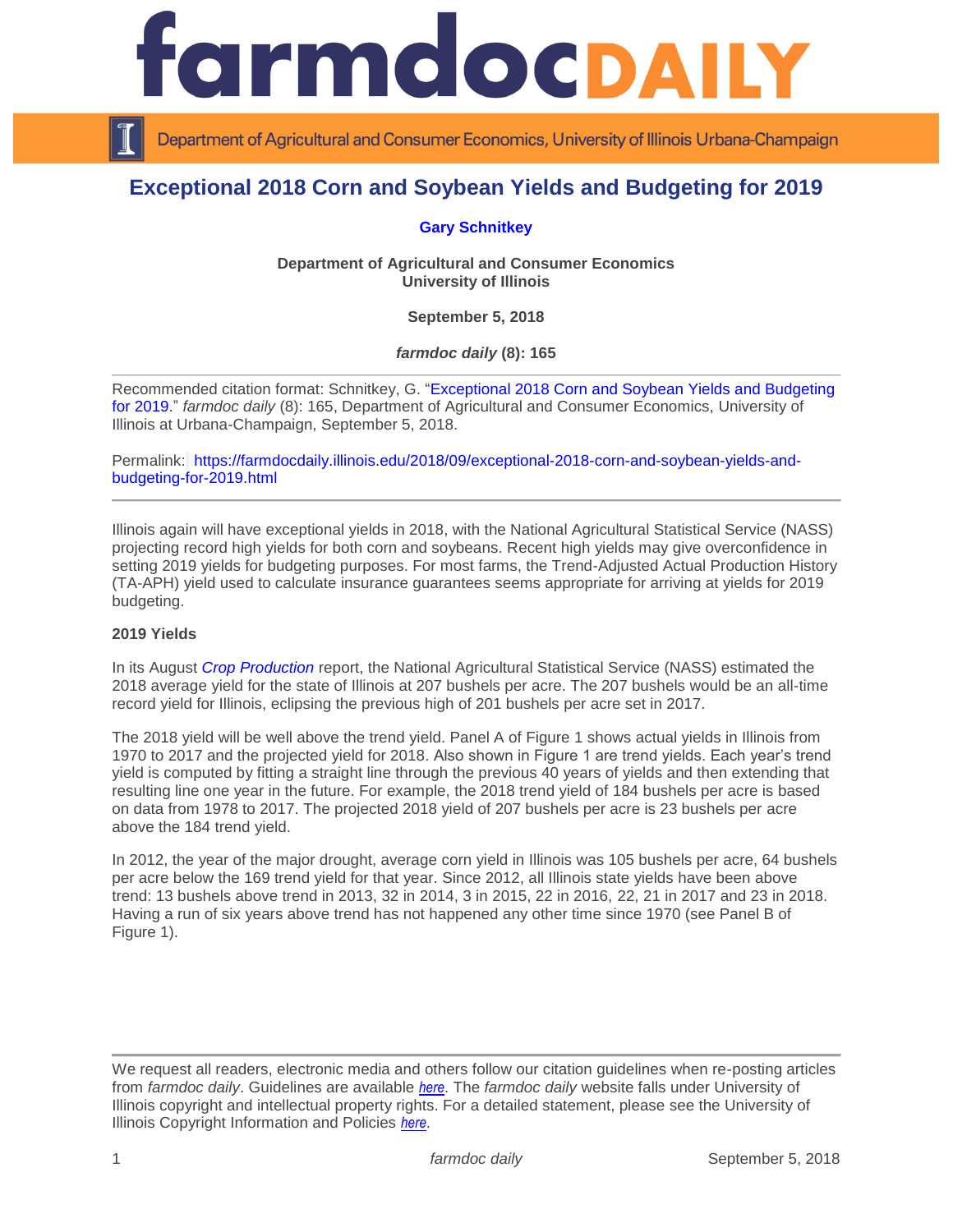

Soybean yields are exceptional as well. NASS is projecting a 64 bushel average yield for Illinois in 2018. The 64 bushel yield in 2018 will be the highest state yield in Illinois, surpassing the last record yield of 59 bushels per acre set in 2016. Record yields have been set in Illinois in three of the last five years: 56 bushels in 2014, 59 bushels in 2016, and 64 bushels in 2018. The other two non-record yields since 2014 — 2015 and 2017 — have been good as well: 56 bushels in 2015 and 58 bushels in 2017 (see Figure 2).

Soybean yields have been at least 5.8 bushels above trend since 2014 (see Panel B of Table 2). Between 1970 and 2014, Illinois soybean yields were 5 bushels above trend in only two years, 1985 and 2004. Soybean yields have been truly exceptional in Illinois during the last five years.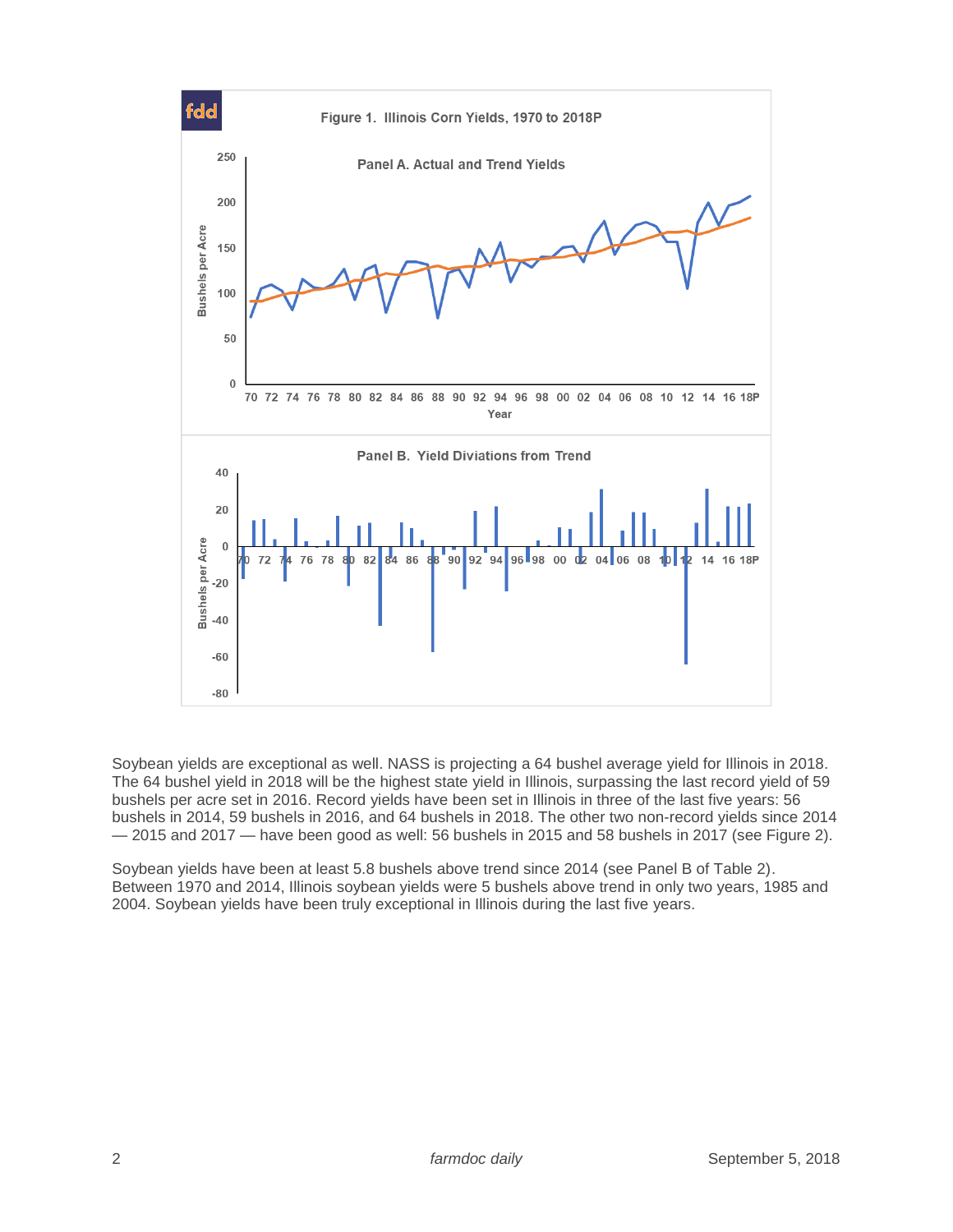

## **Expectations for 2019**

A central question is what yields to use in 2019 budgets given the recent high yields. Use of Trend-Adjusted Actual Production History (TA-APH) yields from crop insurance seems like a reasonable way for most farmers to arrive at expectations for the coming year, particularly if that record includes yields from a yield history with close to ten yields. Using a shorter time series could result in higher yields than warranted.

To illustrate, take the state yield series for corn shown in Figure 1. The 2019 trend yield for Illinois is 188 bushels per acre. This 188 bushels per acre would be close to the TA-APH yield calculation if the Risk Management Agency (RMA) calculated an adjustment factor for state yields.

Recent yearly averages of state yields are above that 188 bushel trend yield. The state yields for the last five years from 2014 to 2018 results in an average of 196 bushels per acre. The five-year average is 8 bushels higher than the 188 bushel trend yield. Corn yields were not exceptional in 2013, averaging 178 bushels per acre. A six-year average from 2013 to 2018 is 193 bushels per acre, still 5 bushels higher than the 188 bushel trend yield. Adding the drought year of 2012 to the average gives an average of 180 bushels per acre, 8 bushels below the trend.

The 2019 trend yields for Illinois soybeans is 53 bushels per acre. Again, the 2019 trend would be close to those resulting from a TA-APH yield calculation. The past five-year average is 59 bushels per acre, 7 bushels higher than the 53 bushel trend yield. The six-year average from 2013 to 2018 is 57 bushels per acre, still above the trend by 4 bushels per acre. The inclusion of 2012 in a seven-year average from 2012 to 2018 results in a 55 bushels per acre average, still above the trend by 3 bushels per acre.